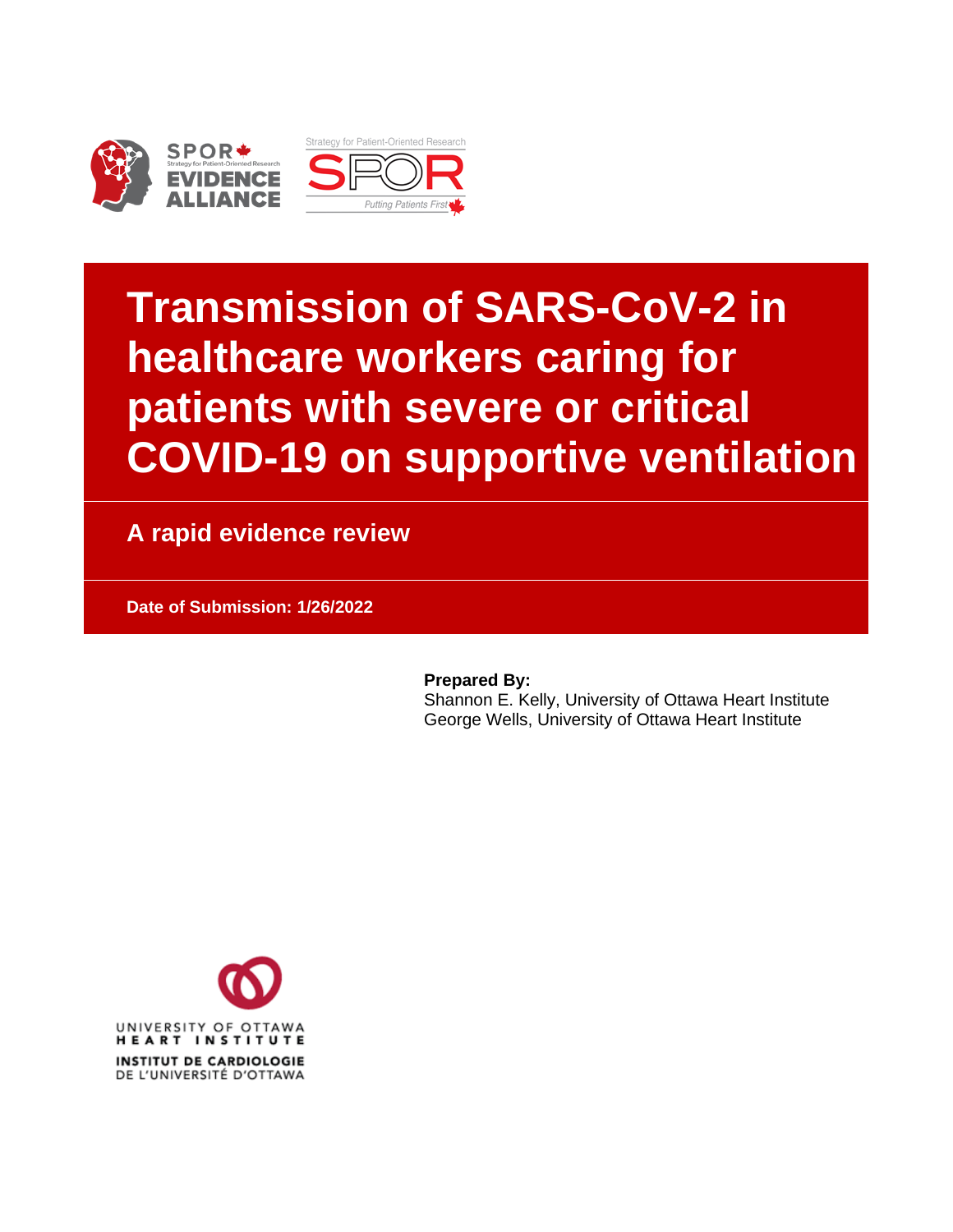



#### **Declarations of Interests**

None declared.

#### **Acknowledgments**

We would like to acknowledge Becky Skidmore for her assistance with the search strategy and execution and our patient/citizen partners Elaine Zibrowski and Maya Sterne for their review and feedback on our protocol and their ongoing support for knowledge translation activities.

#### **Funding Acknowledgement(s)**

The Strategy for Patient-Oriented Research Evidence Alliance [\(SPOR EA\)](http://www.sporevidencealliance.ca/) is supported by the Canadian Institutes of Health Research [\(CIHR\)](http://www.cihr-irsc.gc.ca/e/193.html) under the Strategy for Patient-Oriented Research [\(SPOR\)](http://www.cihr-irsc.gc.ca/e/41204.html) initiative.

This project was funded in part by the World Health Organization (PO 202642154).

This project was funded in part by an in-kind contribution from the Cardiovascular Research Methods Centre at the University of Ottawa Heart Institute.

#### **General Disclaimer**

This report was prepared by the Cardiovascular Research Methods Centre of the University of Ottawa Heart Institute on behalf of the SPOR Evidence Alliance. It was developed through the analysis, interpretation, and synthesis of scientific research assessments published in peer-reviewed journals, institutional websites, and other distribution channels. It also incorporates selected information provided by experts and patient/citizen partners with lived experience on the subject matter. This document may not fully reflect all the scientific evidence available at the time this report was prepared. Other relevant scientific findings may have been reported since completion of this synthesis report.

The SPOR Evidence Alliance and the project team make no warranty, express or implied, nor assume any legal liability or responsibility for the accuracy, completeness, or usefulness of any information, data, product, or process disclosed in this report. Conclusions drawn from or actions undertaken on the basis of, information included in this report are the sole responsibility of the user.

#### **Protocol/Topic Registration:**

This rapid evidence review was registered with the National Collaborating Centre for Methods and Tools (NCCMT) [\(https://www.nccmt.ca/covid-19/covid-19-evidence-reviews/429\)](https://www.nccmt.ca/covid-19/covid-19-evidence-reviews/429).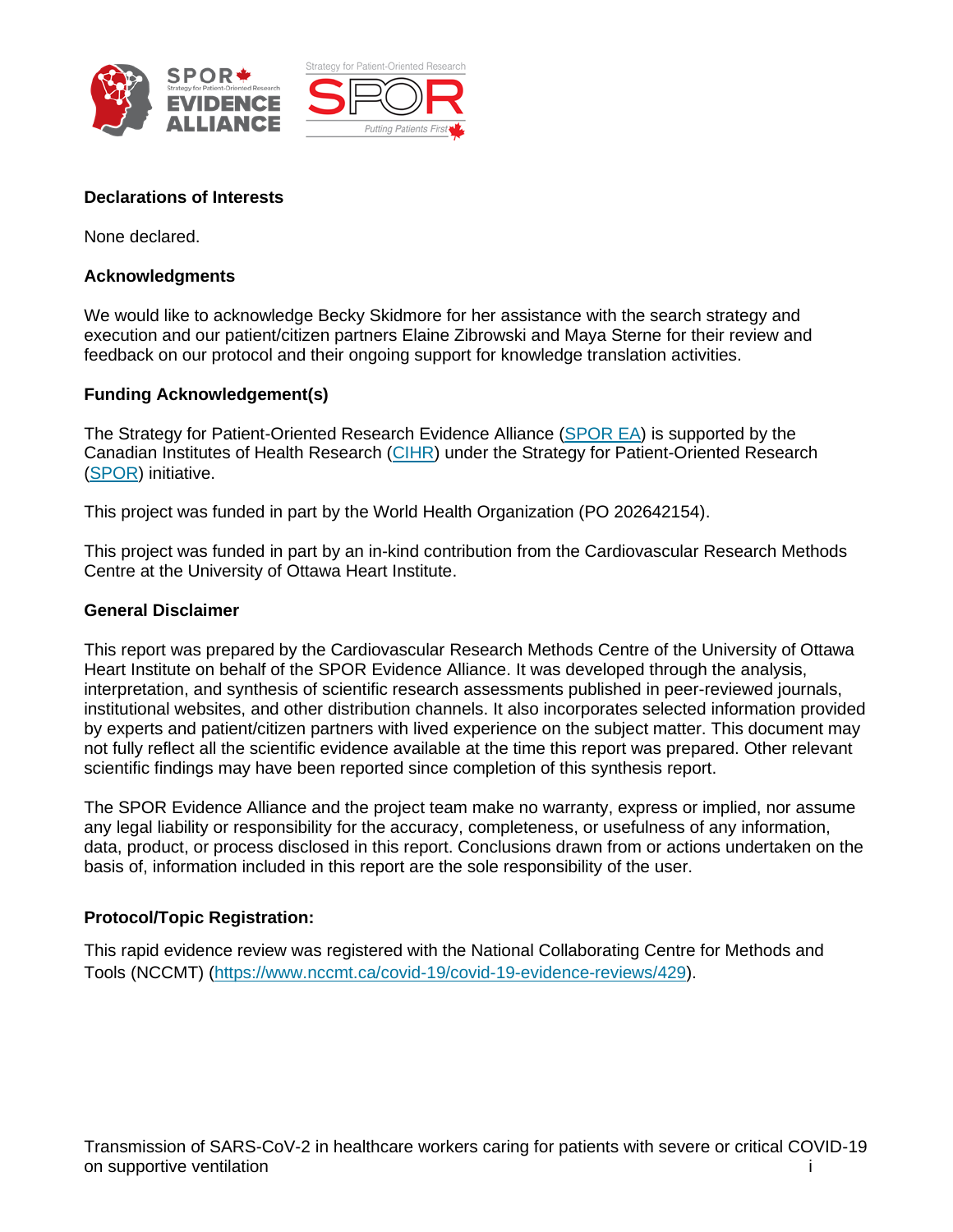



# **Abbreviations**

| <b>AGP</b>   | aerosol generating procedures       |
|--------------|-------------------------------------|
| <b>BiPAP</b> | bilevel positive airway pressure    |
| <b>CPAP</b>  | continuous positive airway pressure |
| <b>HCW</b>   | healthcare worker                   |
| <b>HFNC</b>  | high flow nasal cannula             |
| <b>HFNO</b>  | high flow nasal oxygen              |
| <b>IMV</b>   | invasive mechanical ventilation     |
| МA           | meta-analysis                       |
| <b>MERS</b>  | middle east respiratory syndrome    |
| <b>NIV</b>   | noninvasive mechanical ventilation  |
| <b>NMA</b>   | network meta-analysis               |
| RR.          | rapid review                        |
| <b>SARS</b>  | severe acute respiratory syndrome   |
| <b>SR</b>    | systematic review                   |
| <b>WHO</b>   | <b>World Health Organization</b>    |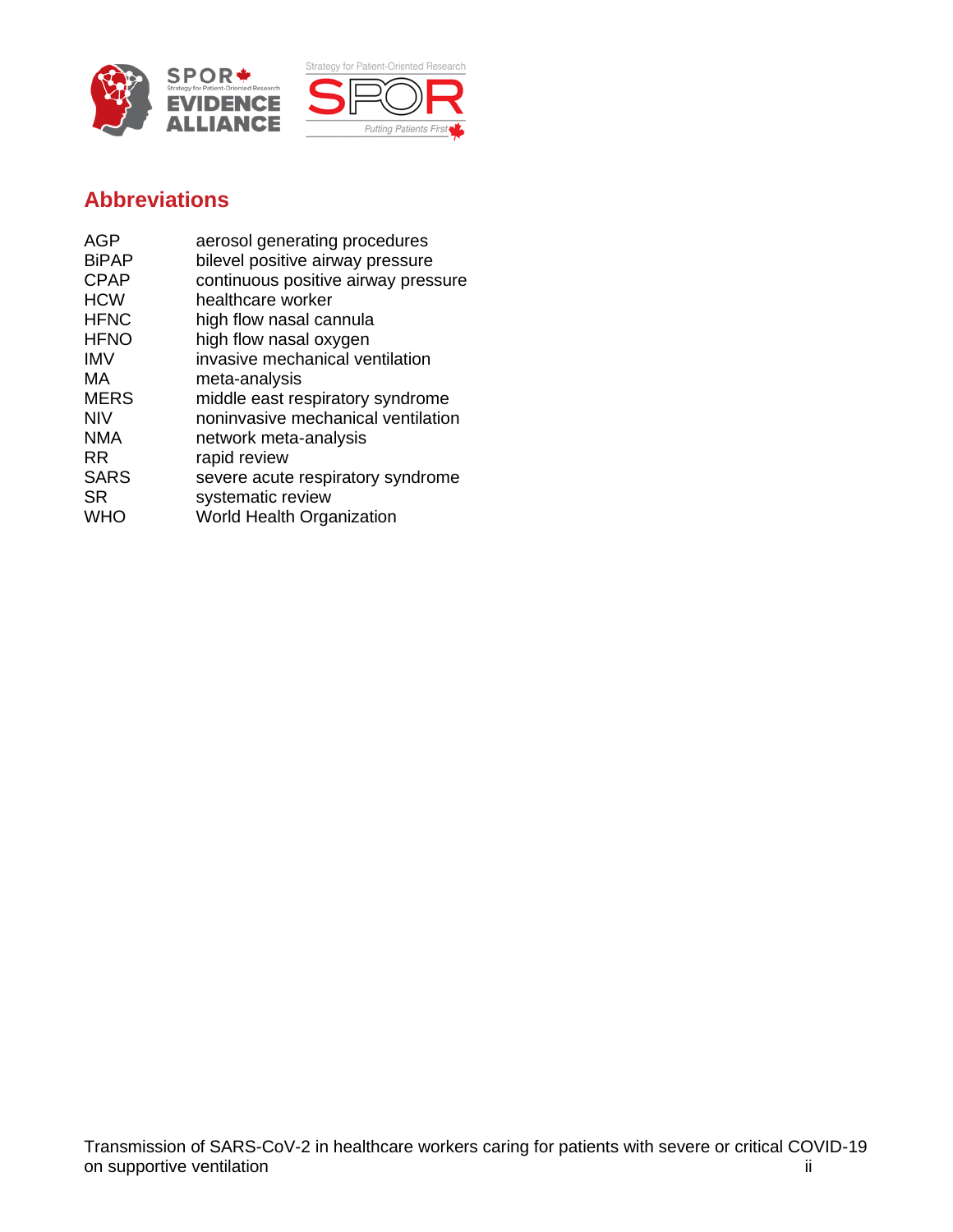



## **KEY FINDINGS**

**We located no comparative studies reporting exposure or transmission of SARS-CoV-2 in healthcare workers caring for hospitalized patients with severe or critical COVID-19 on supportive ventilation.** 

**Instead, we summarized findings from 10 studies reporting the incidence of SARS-CoV-2 transmission to healthcare workers caring for patients with severe or critical COVID-19 on supportive ventilation. We also considered the use of personal protective equipment (mask, eye protection, gown, shield etc.) by healthcare workers exposed to patients on supportive ventilation.** 

In this rapid evidence review, we found ten descriptive studies reporting the incidence of transmission of SARS-CoV-2 to healthcare workers caring for patients with COVID-19 on high flow nasal oxygen, noninvasive ventilation (BiPAP, CPAP) or who were present for intubation procedures.

When appropriate PPE was not used by healthcare workers, there was documented transmission of SAR-CoV-2 to healthcare workers. None of the studies reported transmission to healthcare workers when appropriate PPE was described and used. Studies that reported appropriate PPE protections generally described use of global droplet precautions, surgical masks or N95 respirators along with eye protection/facial shields, gowns or aprons, hair protection, and gloves for any patient contact.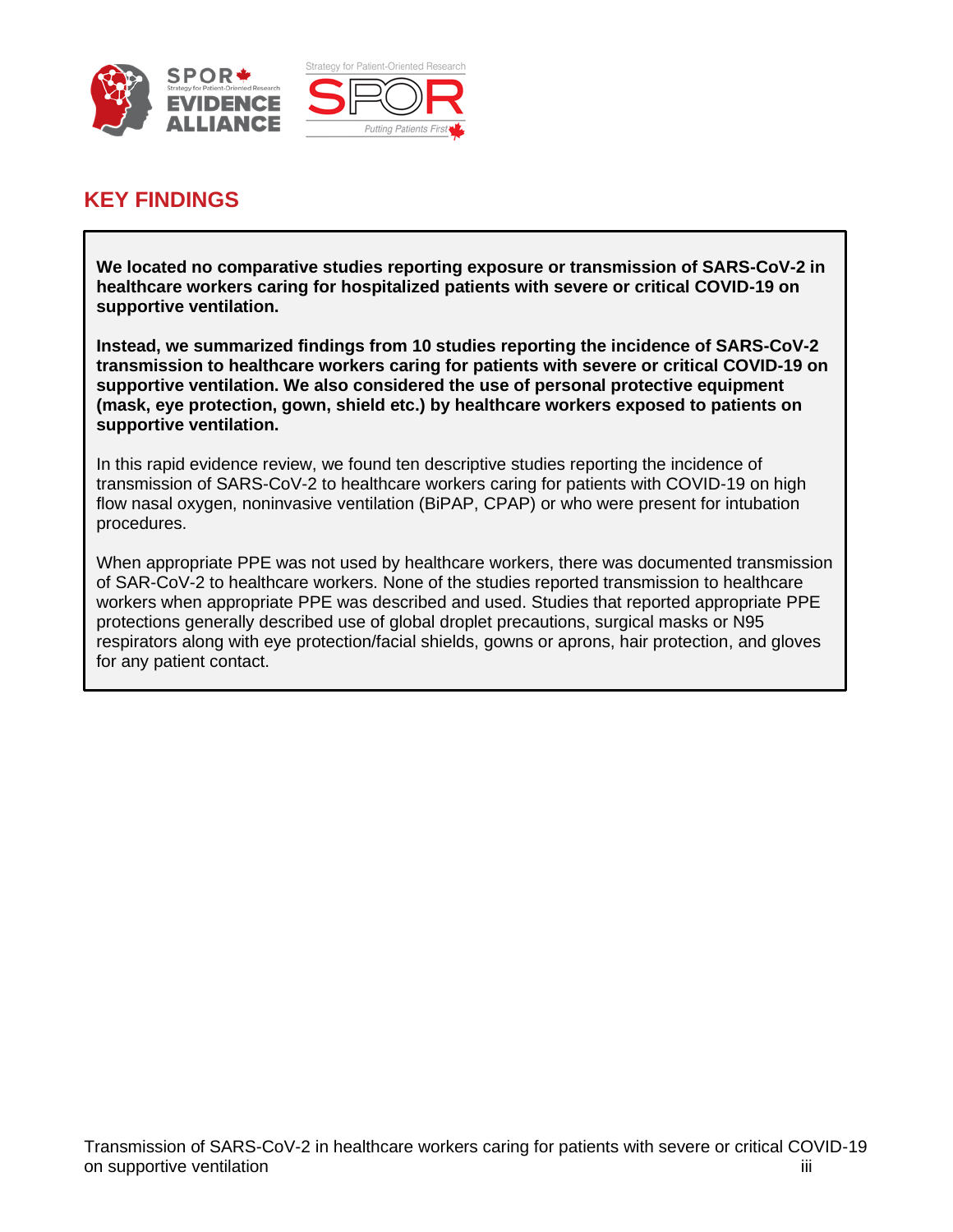



## **Rapid evidence review approach for the direct PICO**

## **Research question**

In healthcare workers (HCW) caring for patients with severe or critical COVID-19 on supportive ventilation, to what extent is the risk of nosocomial SARS-CoV-2 infection in HCW, higher with high flow nasal oxygen (HFNO), continuous positive airway pressure (CPAP) or noninvasive ventilation (NIV) when compared to invasive mechanical ventilation (IMV)?

### **Methods overview**

We conducted a rapid review of the evidence for noninvasive ventilation strategies and implemented the population, intervention, comparator, outcomes (PICO) framework to formulate the research question (Table 1):

Table 1: PICO framework

| <b>Population</b>         | Healthcare workers <sup>a</sup> caring for hospitalized patients with severe or critical COVID-19<br>and acute hypoxemic respiratory failure                                                                                                                                                                                                                                                                           |  |  |  |
|---------------------------|------------------------------------------------------------------------------------------------------------------------------------------------------------------------------------------------------------------------------------------------------------------------------------------------------------------------------------------------------------------------------------------------------------------------|--|--|--|
| <b>Intervention</b>       | Provision of care/direct exposure to hospitalized patients with COVID-19 and acute<br>hypoxemic respiratory failure on:<br>High flow nasal oxygen<br>Continuous positive airway pressure (facemask or helmet)<br>$\bullet$<br>Noninvasive ventilation via facemask (or other non-helmet interfaces including<br>$\bullet$<br>nasal, oronasal, and full facial mask)<br>Noninvasive ventilation via helmet<br>$\bullet$ |  |  |  |
| <b>Comparators</b>        | Provision of care/direct exposure to hospitalized patients with COVID-19 and acute<br>hypoxemic respiratory failure on:<br>Invasive mechanical ventilation<br>$\bullet$                                                                                                                                                                                                                                                |  |  |  |
| <b>Outcomes</b>           | Nosocomial SARS-CoV-2 infection in (or transmission to) healthcare workers                                                                                                                                                                                                                                                                                                                                             |  |  |  |
| Eligible study<br>designs | Systematic/rapid reviews to identify eligible trials, randomized controlled trials                                                                                                                                                                                                                                                                                                                                     |  |  |  |

a - May include, but are not restricted to, doctors, nurses, residents, therapists, technologists, or housekeepers.

Table 2 provides a summary of the methods used for this rapid evidence assessment. Where methods were not feasible due to a lack of eligible studies, deviations from the planned approach are noted.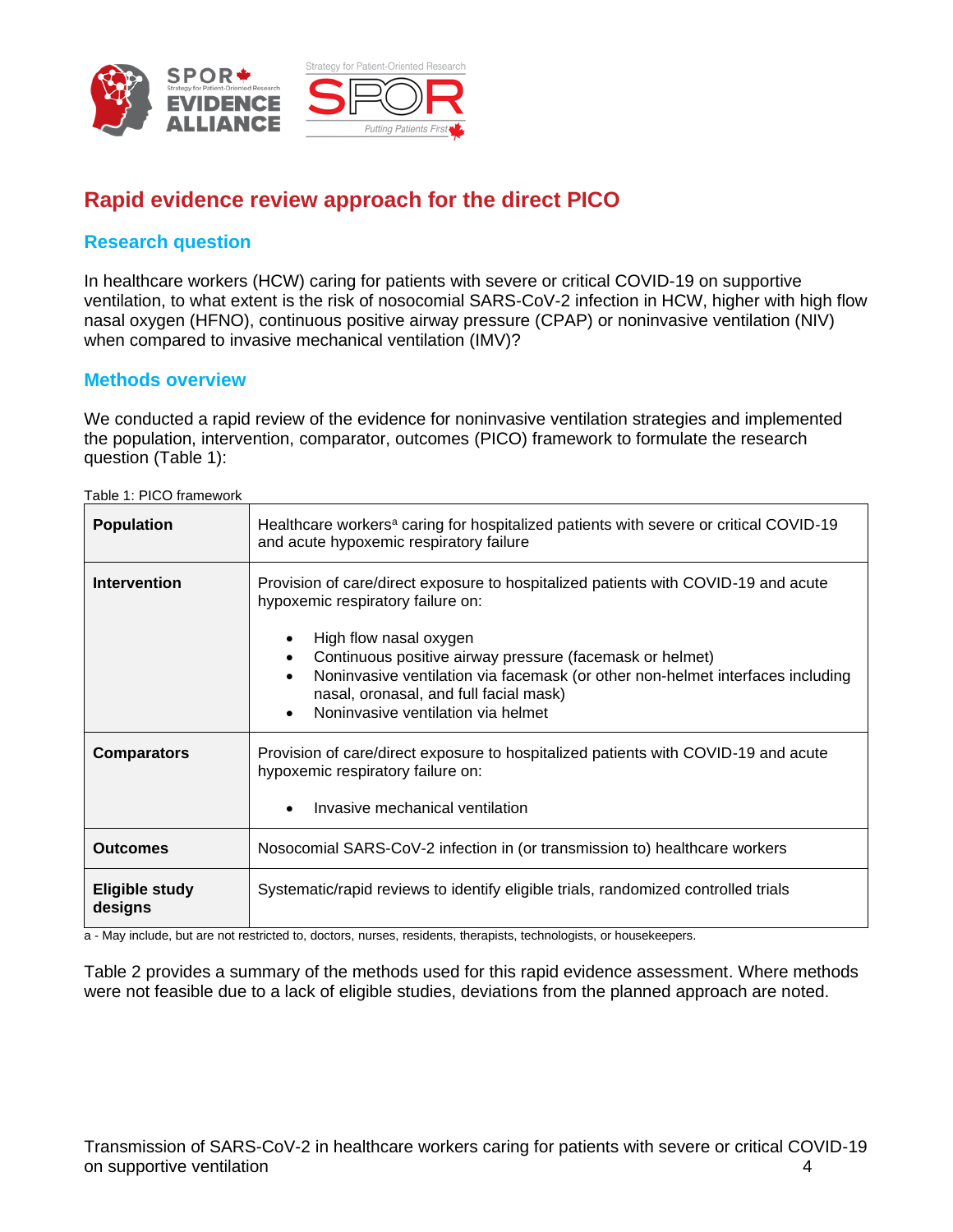



| Table 2: Summary of Methods |  |
|-----------------------------|--|
|-----------------------------|--|

| <b>Search</b><br>(systematic/rapid<br>reviews) | Systematic/rapid reviews used to identify eligible trials<br>Targeted search of COVID-19 meta-databases<br>WHO COVID-19 database<br>Living Overviews of Evidence (L.OVE) platform<br>$\bullet$<br>COVID-END inventory of best evidence syntheses for clinical<br>management<br>Original search executed May 2-3, 2021 with alerts continued to December 19,                                                                                                                                                                                                             |
|------------------------------------------------|-------------------------------------------------------------------------------------------------------------------------------------------------------------------------------------------------------------------------------------------------------------------------------------------------------------------------------------------------------------------------------------------------------------------------------------------------------------------------------------------------------------------------------------------------------------------------|
|                                                | 2021                                                                                                                                                                                                                                                                                                                                                                                                                                                                                                                                                                    |
| <b>Search</b><br>(primary studies)             | Top-up of recent primary studies published since date of last systematic/rapid<br>review search<br>WHO COVID-19 register<br>$\bullet$<br>Cochrane COVID-19 register<br>٠<br>Clinicaltrials.gov<br>$\bullet$<br>International Clinical Trials Registry Platform <sup>a</sup><br>Original search executed May 19, 2021 with alerts continued to December 19,                                                                                                                                                                                                              |
|                                                | 2021                                                                                                                                                                                                                                                                                                                                                                                                                                                                                                                                                                    |
| <b>Screening and selection</b>                 | Single reviewer screened records using Covidence                                                                                                                                                                                                                                                                                                                                                                                                                                                                                                                        |
|                                                | When they met the population, intervention, comparator, outcome:<br>Completed comparative primary studies from systematic/rapid reviews<br>were included in this review<br>Completed comparative primary studies identified during the top-up<br>$\bullet$<br>search were included in this review<br>Protocol deviation: As no completed comparative studies were located in the<br>search, descriptive studies reporting incidence of healthcare worker transmission<br>of SAR-CoV-2 associated with exposure to supportive ventilation interventions<br>were included |
| Data tabulation                                | Single reviewer with checking by a second reviewer                                                                                                                                                                                                                                                                                                                                                                                                                                                                                                                      |
|                                                | Study characteristics and reported outcome data for individual studies carried<br>forward from the systematic/rapid reviews where possible or extracted de novo                                                                                                                                                                                                                                                                                                                                                                                                         |
| <b>Quality/ROB</b>                             | As no completed comparative studies were located in the search, and incidence<br>studies were summarized, no risk of bias or study quality assessments were<br>completed                                                                                                                                                                                                                                                                                                                                                                                                |
| <b>Synthesis</b>                               | Descriptive. Meta-analysis as planned (pairwise for healthcare worker infection<br>or transmission) was not feasible as no comparative studies were included                                                                                                                                                                                                                                                                                                                                                                                                            |
| <b>Summary of findings</b>                     | Summary of Findings tables were not feasible                                                                                                                                                                                                                                                                                                                                                                                                                                                                                                                            |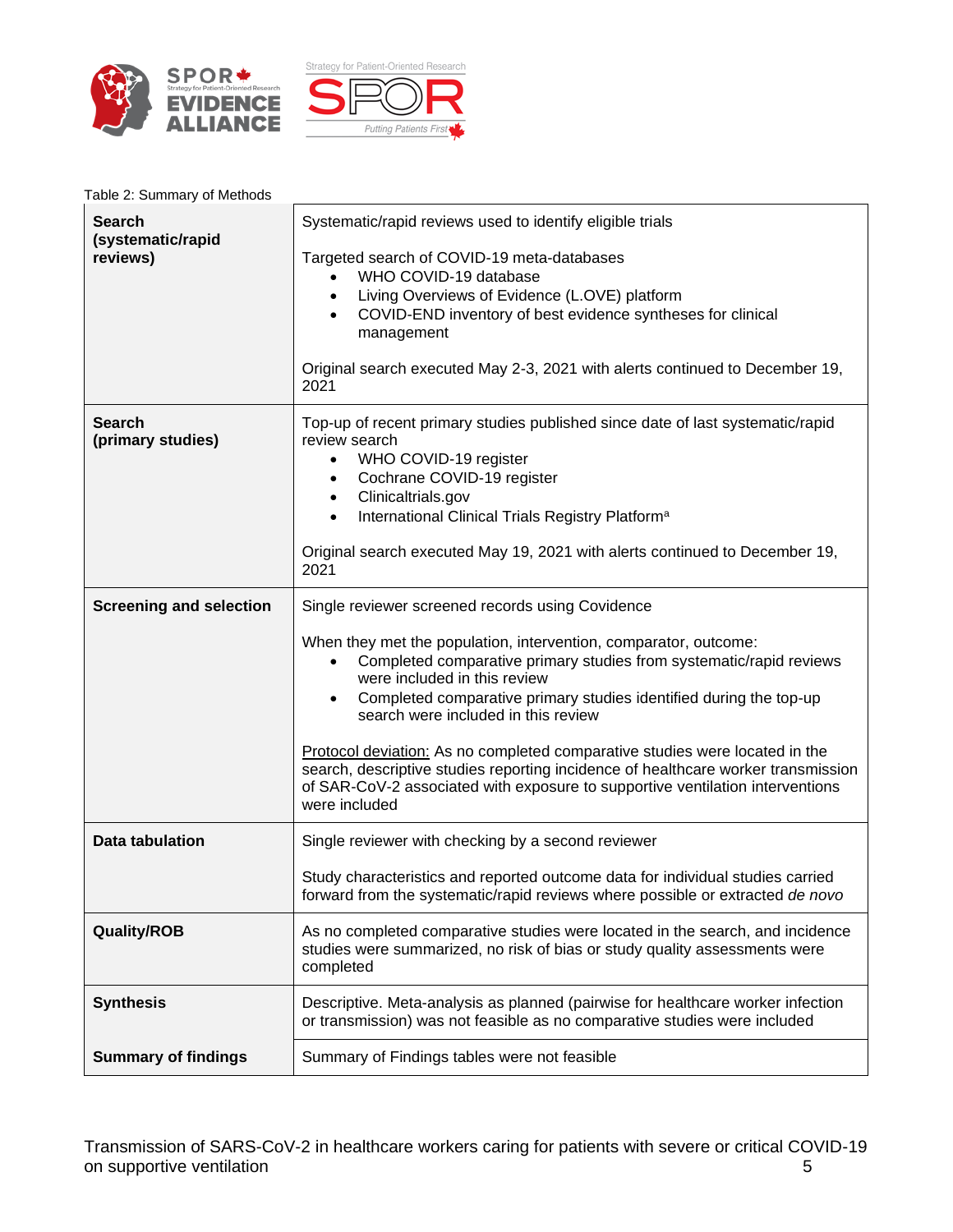



| Involvement of citizen | Reviewed population, intervention, comparator, outcome and provided input. Co- |
|------------------------|--------------------------------------------------------------------------------|
| partners               | produce a patient-specific knowledge translation product                       |

a: Planned but not executed due to availability of the database during the period of this rapid review.

## **Rapid evidence review findings for the direct PICO**

We located three relevant systematic reviews<sup>1-5</sup> reporting exposure or transmission of SARS-CoV-2 in healthcare workers caring for hospitalized patients with severe or critical COVID-19 on supportive ventilation. No eligible comparative studies were identified.

**We summarized findings from ten descriptive studies6-15 reporting the incidence of SARS-COV-2 transmission to healthcare workers caring for patients with severe or critical COVID-19 on supportive ventilation.** In addition, we considered the appropriate use of personal protective equipment (mask, eye protection, gown, shield etc.) by healthcare workers exposed to patients on supportive ventilation.

#### **Identified systematic reviews and rapid reviews**

We searched for systematic reviews and rapid reviews published between January 1, 2020 and May 19, 2021 and screened 728 records. Search alerts were maintained until December 19, 2021.

A total of three eligible systematic reviews (SRs) reported in five<sup>1-5</sup> records were included. No eligible rapid reviews were identified.

Schünemann et al. (2020) is a living systematic review presenting four different streams of evidence related to ventilation techniques and COVID-19, including transmission to HCW in Stream 4<sup>4</sup>. The review did not update Stream 4 as part of the living updates. Authors considered a variety of evidence for aerosol-generating procedures (AGPs) including noninvasive ventilation (NIV), high-flow nasal oxygen (HFNO) and mechanical ventilation approaches. Studies of severe acute respiratory syndrome (SARS), middle east respiratory syndrome (MERS) and pandemic influenzas were also eligible for inclusion and may provide informative indirect evidence relevant to this rapid evidence review. Based on the totality of the evidence for the AGPs, evidence showed heterogeneous effects for the transmission of SARS-CoV-2 to HCWs from AGPs, and authors concluded that "*these findings need to be interpreted with great caution, owing to a probable confounding effect of personal protective*  equipment (PPE) use and variable methods and reporting"<sup>4</sup>.

Two additional systematic reviews by Chan et al. (2021) and Cournoyer et al. (2021) assessed the risk of coronavirus transmission to HCW performing AGPs<sup>1,2</sup>. Both included studies of SARS, MERS and SARS-CoV-2. Chan et al. also considered the potential benefits of PPE during AGPs and considered studies of coronavirus 1 and 2. Author conclusions noted that "*specific AGPs (endotracheal intubation, NIV) are high risk for the transmission of SARS and SARS-CoV-2 from patients to healthcare workers. Personal protective equipment (N95 masks, gowns, gloves) reduce the odds of contracting SARS and*  SARS-CoV-2<sup>"1</sup>. Cournoyer et al. concluded that "Being exposed or performing an intubation, bag-valvemask ventilation, and NIV were associated with an increased risk of infection"<sup>2</sup>.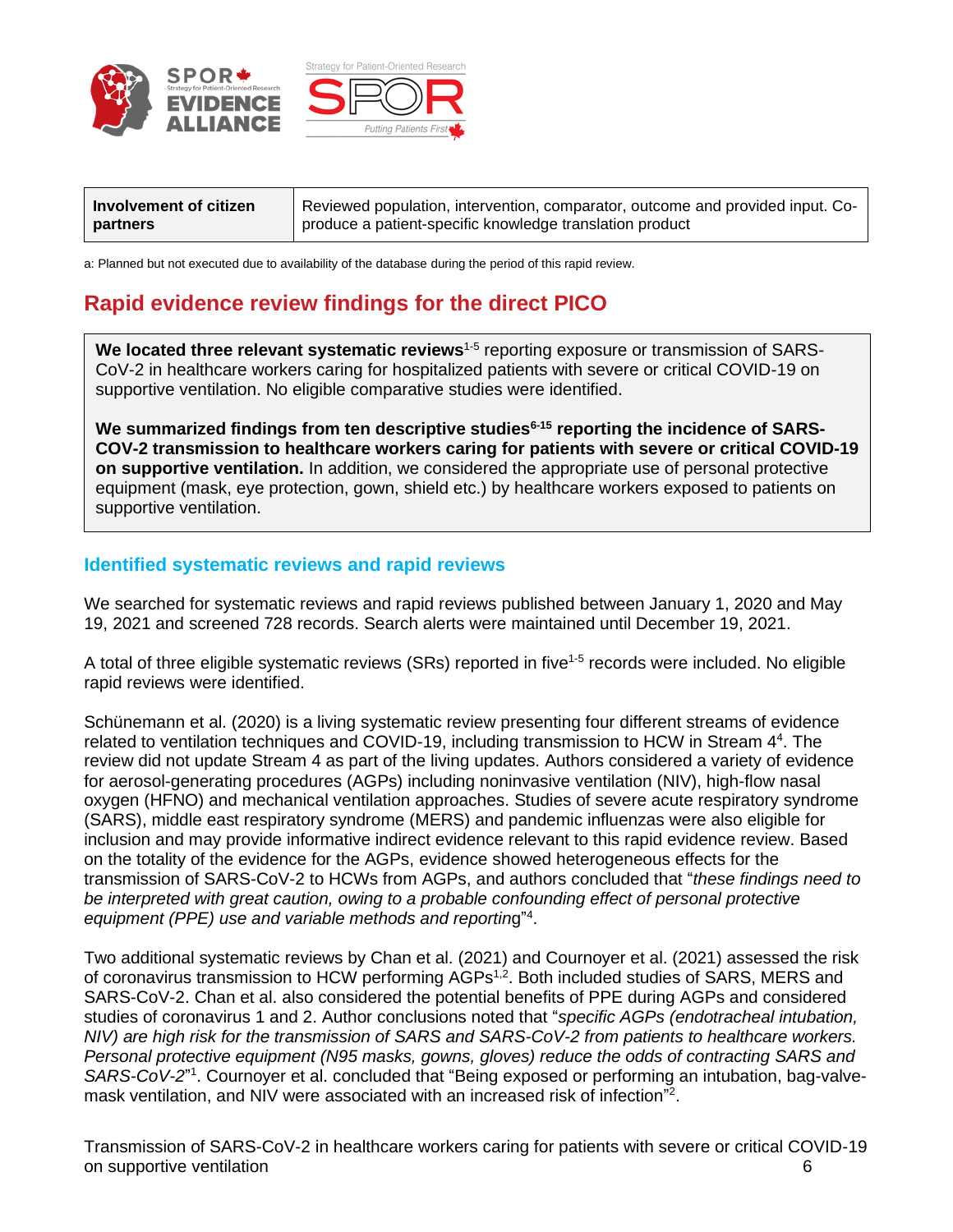



No eligible comparative studies were identified after screening the included studies from the three included SRs.

### **Results from the top-up search**

We conducted a top-up search for primary studies published between July 11, 2020<sup>1</sup> and May 19, 2021 and maintained search alerts until December 19, 2021. A total of 2,746 records were screened.

No eligible comparative studies were identified in the top-up search.

### **Evidence from available studies**

As no eligible comparative studies were identified, **we summarized the available data for healthcare worker transmission of SARS-CoV-2 from ten descriptive reports and case-contact investigations6-15** . Records were included if they reported the exposure of healthcare workers to any supportive ventilation interventions in the PICO. Records that summarized broad exposure to aerosol generating procedures without detail pertaining to the specific ventilation supports in the PICO were not included or summarized.

Table 3 provides an overview of key study descriptors, including the HCW populations involved, ventilation support exposures, use of PPE, laboratory testing for SARS-CoV-2, and any risk of bias assessments carried forward from the originating SR (where applicable). Of the two studies with risk of bias assessment using the Newcastle Ottawa Scale carried forward from the systematic review, there were concerns about selection and comparability in one study by Ng et al. (2020) and exposure in comparability in Heinzerling et al. (2020). No *de novo* risk of bias assessments were conducted.

Many of the studies report case-contact investigations where a patient(s) entered hospital and received care prior to a positive test for SARS-COV-2. In many cases, and notably in those documented early in the pandemic during the winter and spring of 2020, HCW did not have appropriate PPE when supportive ventilation procedures were used. The studies predominantly tested only symptomatic HCWs, and not all exposed HCWs, likely missing cases of transmission to asymptomatic HCWs. Studies early in the pandemic may have tested HCWs too soon or too late after their exposure to index cases, however some studies did report multiple testing over 14 or 15 days<sup>9,11,12</sup>.

Table 4 provides a summary of HCW exposure to noninvasive and invasive ventilation supports of interest according to the stated appropriateness of PPE use for all studies. **Eight of ten studies6-15 reported HCW exposure to patients receiving endotracheal intubation or intubation6-13**. Off these, one study reported that none of the 72 HCWs interviewed had exposure to the only ventilation support relevant to the PICO (endotracheal intubation)<sup>13</sup>. A total of **four studies reported HCWs exposed to noninvasive ventilation support8,9,11,14** , **and one reported HCW exposure to HFNO<sup>15</sup>** . One study reported "ventilation" support without noting whether it was invasive or noninvasive<sup>12</sup>. Very few details are provided in the studies about specific type of noninvasive ventilation, although BiPAP and CPAP were specified in one study<sup>8</sup>. None of the studies reported specific use of facemask or helmet noninvasive ventilation.

<sup>1</sup> The date of the most recent search from the Schünemann et al. (2020) systematic review.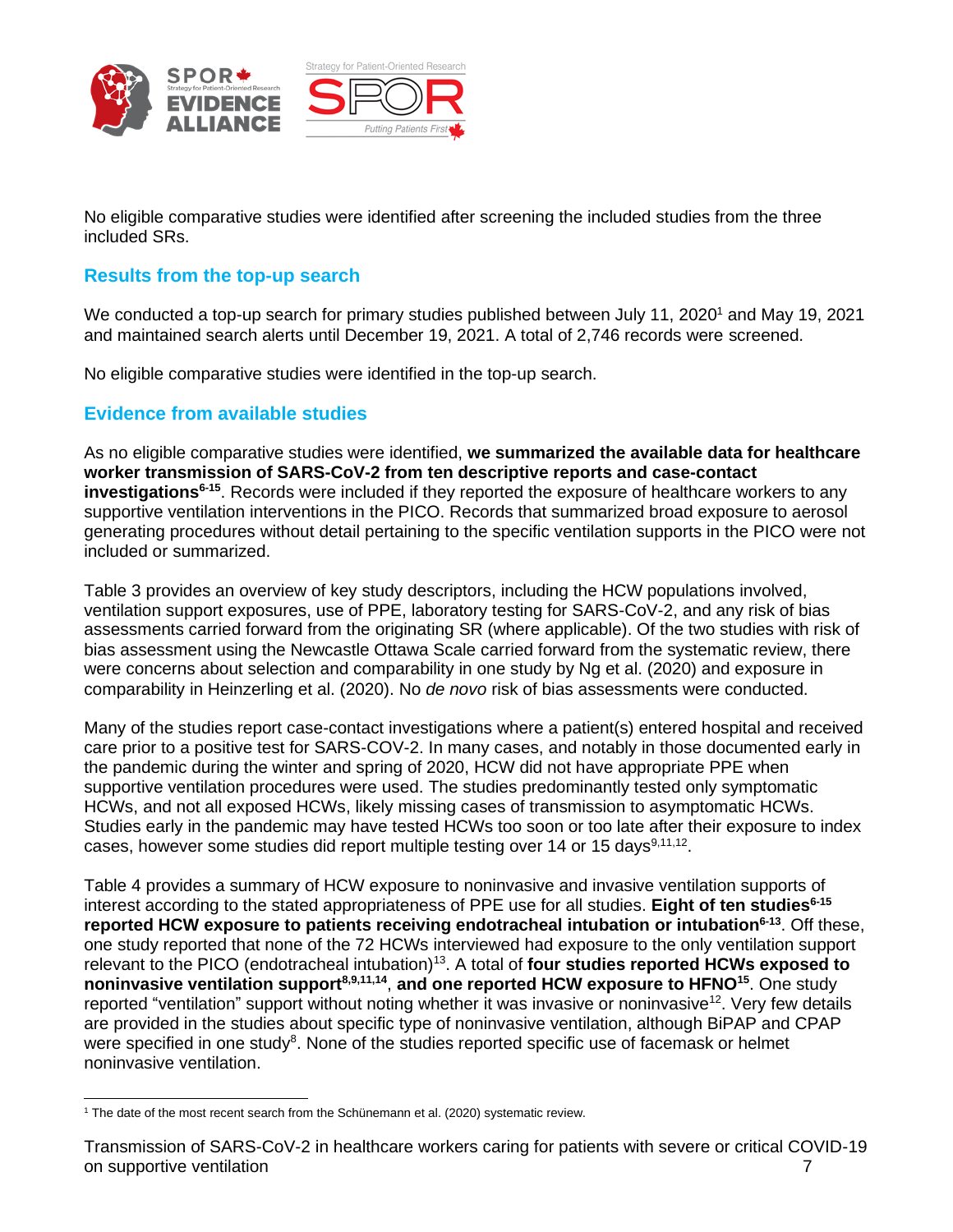



None of the studies reported any SARS-CoV-2 transmission to HCWs wearing appropriate PPE<sup>9,11</sup>. Studies that reported appropriate PPE generally described global use of droplet precautions, surgical masks or N95 respirator masks along with eye protection and/or facial sheilds, gowns or aprons, hair protection, and gloves.

Three of the four studies including HCWs caring for patients with COVID-19 while on supportive ventilation without appropriate PPE6,8,14 reported at least one or more instances of SARS-CoV-2 transmission to the HCWs (endotracheal intubation, n=1 study; intubation, n=1 study; NIV, n=2 studies). Not all studies reported PPE use in enough detail for the appropriateness or percentage of time used to be ascertained or assessed $^{7,12,13,15}$ .

None of the studies reported or tested for any specific SARS-CoV-2 variants of concern (e.g. delta or omicron by common name), although the studies were mostly reporting data from the early or midstages of the pandemic. Only one study reported the overall vaccination status of the HCWs and data from 2021.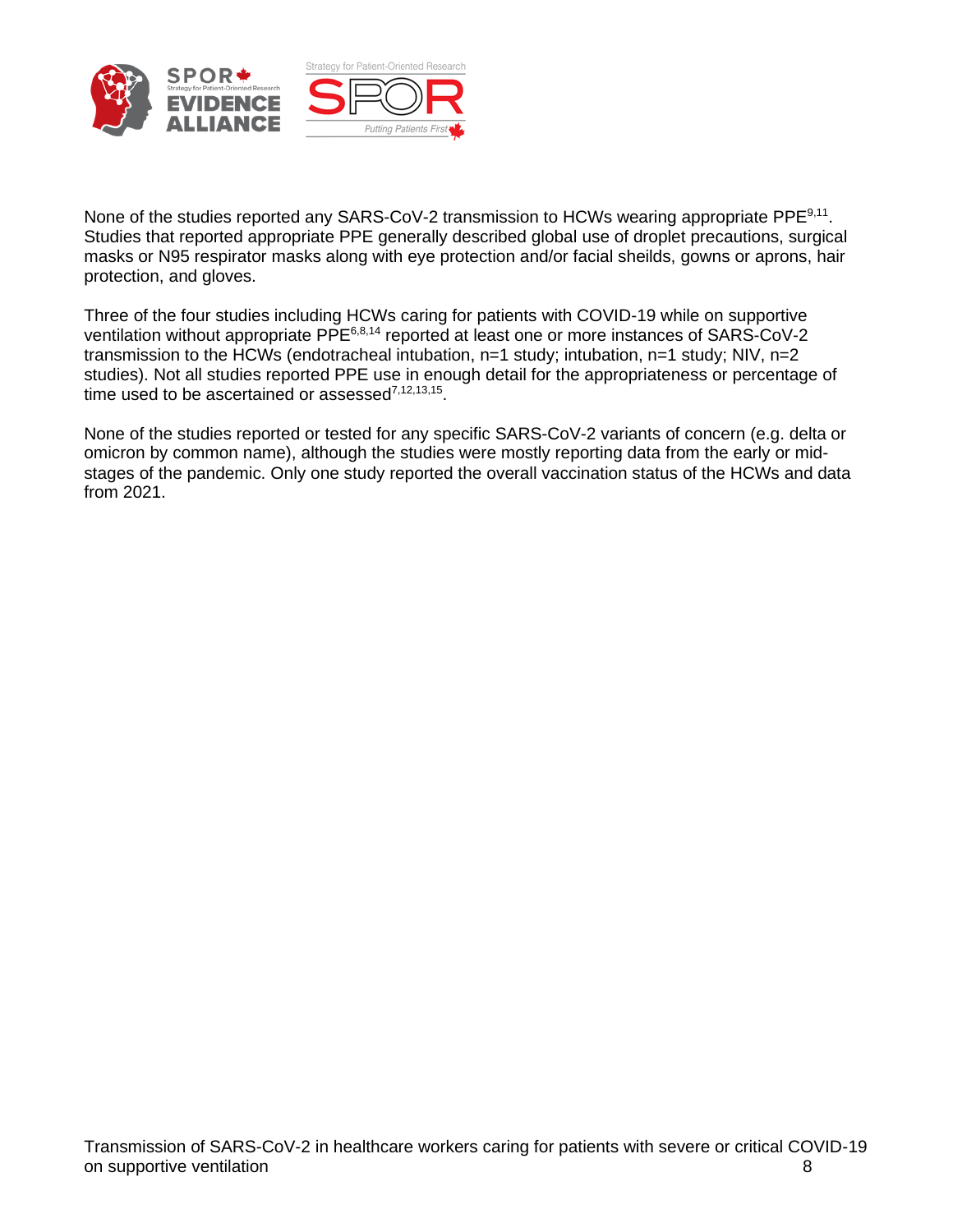

#### Table 3: Summary of included studies for COVID-19 patients using supportive ventilation

| <b>Study; Country</b>                               | <b>Design/Setting</b>                            | Period of<br><b>Evaluation</b> | <b>Population</b>                                                                                                                                                                                                                                                                                                                                                       | <b>Assessment of PPE</b>                                                                                                                                                                | <b>Laboratory tests</b>                                                                                  | <b>Risk of bias</b>                                                        |
|-----------------------------------------------------|--------------------------------------------------|--------------------------------|-------------------------------------------------------------------------------------------------------------------------------------------------------------------------------------------------------------------------------------------------------------------------------------------------------------------------------------------------------------------------|-----------------------------------------------------------------------------------------------------------------------------------------------------------------------------------------|----------------------------------------------------------------------------------------------------------|----------------------------------------------------------------------------|
| Ng et al., 2020 <sup>11</sup><br>Singapore          | Case-contact<br>investigation;<br>Hospital (ICU) | February 2020                  | 41 HCWs responsible for caring for<br>patient with severe pneumonia<br>before confirming diagnosis of<br>SARS-CoV-2<br>HCWs were exposed to AGPs<br>(endotracheal intubation,<br>extubation, noninvasive ventilation,<br>and exposure to aerosols in an<br>open circuit) for at least 10 minutes<br>at less than 2 metres from the index<br>patient                     | Yes on surgical mask<br>or N-95 masks                                                                                                                                                   | Nasopharyngeal<br>swab for PCR assay<br>testing (day<br>1,2,4,5,14                                       | 5/9 <sup>a</sup> ; concern<br>related to<br>selection and<br>comparability |
| Heinzerling<br>et al., 2020 <sup>8</sup><br>CA, USA | Case-contact<br>investigation;<br>Hospital       | February 2020                  | 37 HCWs who were in contact with<br>a confirmed case of SARS-CoV-2<br>(including 3 with positive results) to<br>a variety of ventilation supports                                                                                                                                                                                                                       | <b>HCWs only used</b><br>gloves and/or face<br>masks.                                                                                                                                   | Nasopharyngeal and<br>oropharyngeal<br>specimens for real-<br>time RT-PCR testing                        | $6/9a$ ; concern<br>related to<br>comparability<br>and exposure            |
| Liu et al., 2020 <sup>9</sup><br>Wuhan, China       | Cross-sectional<br>study;<br>Hospital            | January-April<br>2020          | 420 HCWs (116 doctors, 304<br>nurses) deployed to Wuhan for 6 to<br>8 weeks to deliver care to patients<br>with severe or critical COVID-19<br>and were involved in at least one<br>AGP (tracheal intubation,<br>noninvasive mechanical ventilation.<br>gastric intubation, sputum<br>aspiration, aerosol inhalation,<br>tracheostomy/care, throat swab<br>collection.) | <b>HCWs were provided</b><br>with appropriate PPE,<br>including protective<br>suits, surgical or N95<br>masks, gloves, hair<br>covers, goggles, face<br>shields, and gowns or<br>aprons | Serologic SARS-<br>CoV-2 testing with<br>nucleic acid (Day 1,<br>7, 14) and IgM or IgG<br>antibody tests | Not assessed                                                               |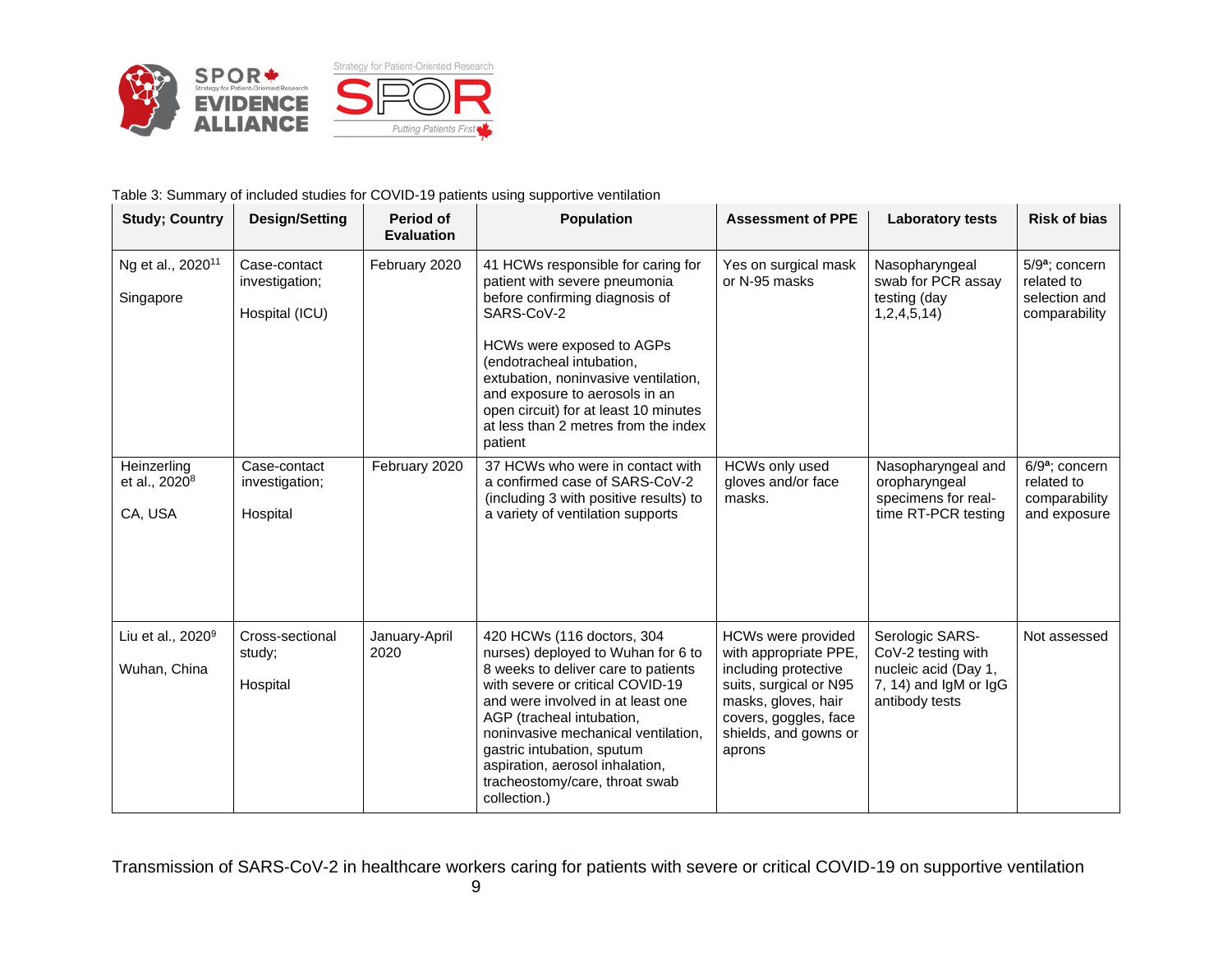

| <b>Study</b> ; Country                               | <b>Design/Setting</b>                                                                               | <b>Period of</b><br><b>Evaluation</b> | <b>Population</b>                                                                                                                                                                                                                   | <b>Assessment of PPE</b>                                                                                              | <b>Laboratory tests</b>                                                                                                                              | <b>Risk of bias</b> |
|------------------------------------------------------|-----------------------------------------------------------------------------------------------------|---------------------------------------|-------------------------------------------------------------------------------------------------------------------------------------------------------------------------------------------------------------------------------------|-----------------------------------------------------------------------------------------------------------------------|------------------------------------------------------------------------------------------------------------------------------------------------------|---------------------|
| Lucar et al.,<br>202010<br>MS, USA                   | Case-contact<br>investigation;<br>Hospital<br>(prolonged<br>orthopedic<br>surgical<br>intervention) | March 2020                            | 11 HCW exposed to trauma patient<br>during hospitalization and 6+ hour<br>surgery which included<br>endotracheal intubation without<br>appropriate PPE.                                                                             | Routine surgical PPE<br>changed to COVID-19<br>PPE mid-surgery<br>when case suspected                                 | Nasopharyngeal<br>specimens;<br>RT-PCR testing of<br>single symptomatic<br>HCW only (timing of<br>test not reported);<br>other 10 HCW not<br>tested. | Not assessed        |
| Periyasamy et<br>al., 2020 <sup>12</sup><br>Malaysia | Case-contact<br>investigation;<br>Hospital<br>(ED and ICU<br>exposure)                              | February-March<br>2020                | 25 HCW exposed to AGPs by<br>severe pneumonia patient who later<br>tested positive for SARS-CoV-2.<br>Procedures included nebulizer<br>therapy, endotracheal intubation,<br>invasive ventilation, and tracheal<br>suctioning.       | Surgical or N95<br>masks and "different<br>levels of PPE"                                                             | Nasopharyngeal<br>specimens;<br>RT-PCR testing at<br>day 1,9,13,15                                                                                   | Not assessed        |
| Bays et al.,<br>2020 <sup>6</sup><br><b>USA</b>      | Case-contact<br>investigation with<br>active case-<br>finding;<br>Hospital<br>(oncology, ICU)       | February-March<br>2020                | 145 HCW exposed to AGPs<br>(endotracheal intubation) for 2<br>patients (case 1 and 2) without<br>appropriate PPE.<br>* Focus on Case 2 (oncology<br>patient) as Case 1 patient covered<br>in Heinzerling et al. 2020 <sup>8</sup> . | "PPE without airborne<br>or droplet protection"                                                                       | Nasopharyngeal<br>specimens;<br>RT-PCR. No<br>asymptomatic testing.                                                                                  | Not assessed        |
| Ran et al.,<br>202013<br>Wuhan, China                | Retrospective<br>cohort;<br>Hospital                                                                | December<br>2019-January<br>2020      | 72 HCW classified by high and low<br>risk exposures to patients with<br>COVID-19, including some to<br>tracheal intubation.                                                                                                         | Varied. A total of 49<br>categorized as<br>'improper PPE", but<br>no details of use<br>during ventilation<br>support. | RT-PCR. No other<br>details provided.                                                                                                                | Not assessed.       |
| Chatterjee et al.,<br>20207                          | Case-control<br>investigation<br>(Interviews at day                                                 | May 2020                              | 378 symptomatic HCW who tested<br>positive on RT-PCR following<br>hospital work (along with 373 who                                                                                                                                 | Varied. Approximately<br>20% reported "never<br>using PPE" and mask                                                   | RT-PCR                                                                                                                                               | Not assessed.       |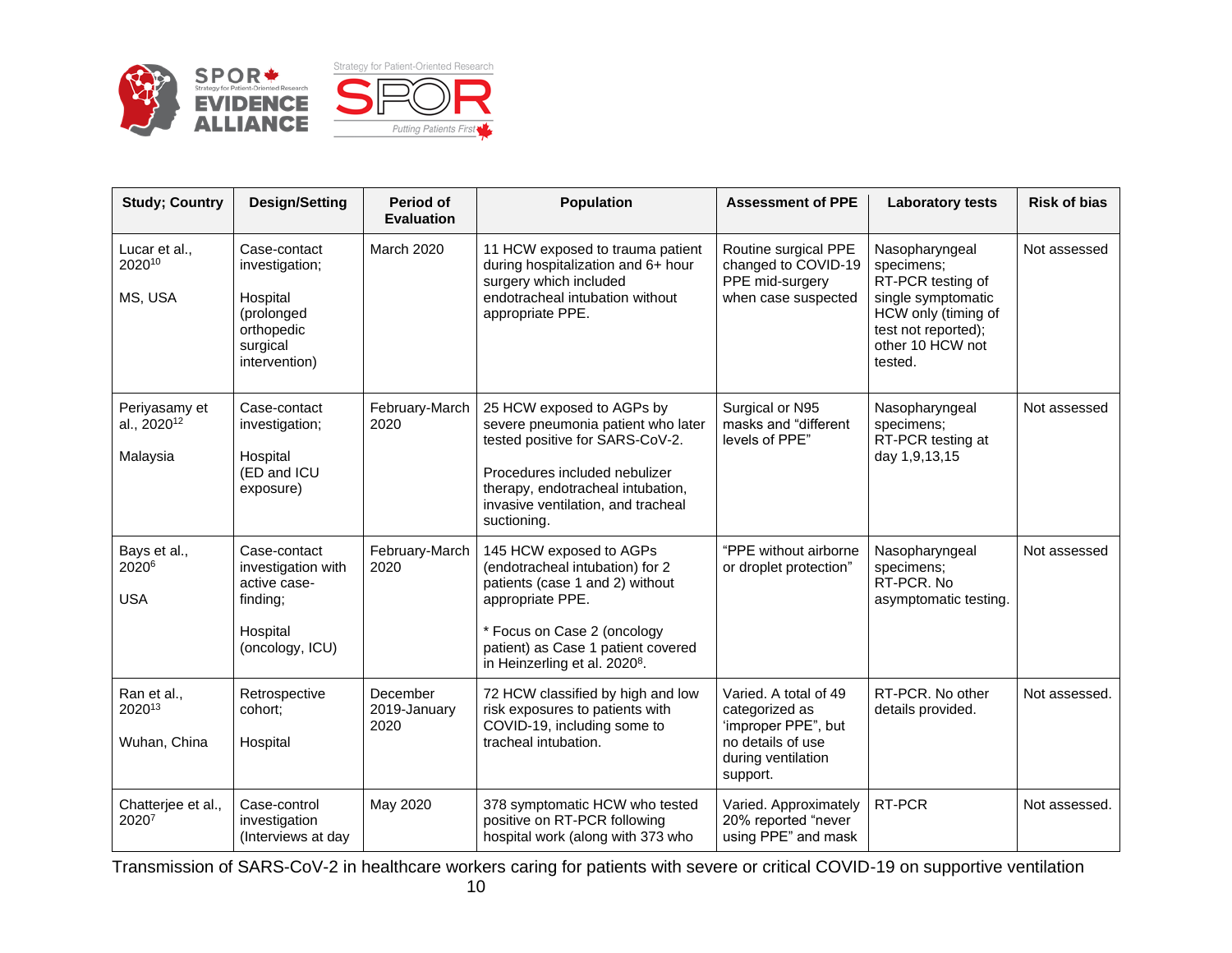

| <b>Study; Country</b>                                             | Design/Setting                                      | Period of<br><b>Evaluation</b> | <b>Population</b>                                                                                                                                                                           | <b>Assessment of PPE</b>                                                                                                                                                              | Laboratory tests                              | <b>Risk of bias</b> |
|-------------------------------------------------------------------|-----------------------------------------------------|--------------------------------|---------------------------------------------------------------------------------------------------------------------------------------------------------------------------------------------|---------------------------------------------------------------------------------------------------------------------------------------------------------------------------------------|-----------------------------------------------|---------------------|
| India                                                             | 7 to discover<br>exposure status);<br>Hospital      |                                | tested negative). Includes doctors,<br>nurses, auxiliary midwives<br>housekeeping staff, security, and<br>other (undescribed).<br>AGPs were considered, including<br>intubation.            | type was not<br>differentiated between<br>surgical, N95 etc.                                                                                                                          |                                               |                     |
| Al Lawarti et al.<br>202114<br>Oman                               | Case-contact<br>investigation;<br>Hospital (HDU)    | <b>July 2020</b>               | 38 HCW exposed to COVID-19<br>patient who received 48 hours of<br>NIV prior to diagnosis of COVID-19<br>and implementation of appropriate<br>contact and airborne isolation<br>precautions. | Not while NIV<br>administered for first<br>48 hours.                                                                                                                                  | RT-PCR                                        | Not assessed.       |
| Rhee at al. 2022<br>(online first July<br>$2021)^{15}$<br>MA, USA | Case-contact<br>investigation;<br>Hospital<br>(ICU) | April 2021                     | 52 HCW exposed, including 12<br>directly exposed, to a highly<br>symptomatic, but undiagnosed<br>COVID-19 patient in the ICU<br>receiving HFNO in a positive<br>pressure room.              | Universal masking<br>surgical) policy with<br>standard precautions<br>including eye<br>protection for all<br>patient encounters;<br>patient was<br>unmasked during all<br>encounters. | RT-PCR $\geq$ day 3, not<br>all staff tested. | Not assessed.       |

RT-PCR= Reverse transcription polymerase chain reaction; PCR= polymerase chain reaction; HCW=healthcare worker; ED=emergency department; AGP=aerosol generating procedures; ICU=intensive care unit; HDU=high-dependency unit; BiPAP=bilevel positive airway pressure; CPAP=continuous positive airway pressure; PPE=personal protective equipment; NIV=noninvasive ventilation; HFNO=high flow nasal oxygen

a: assessed from the Schünneman et al. SR based on assessment with the Newcastle-Ottawa Scale.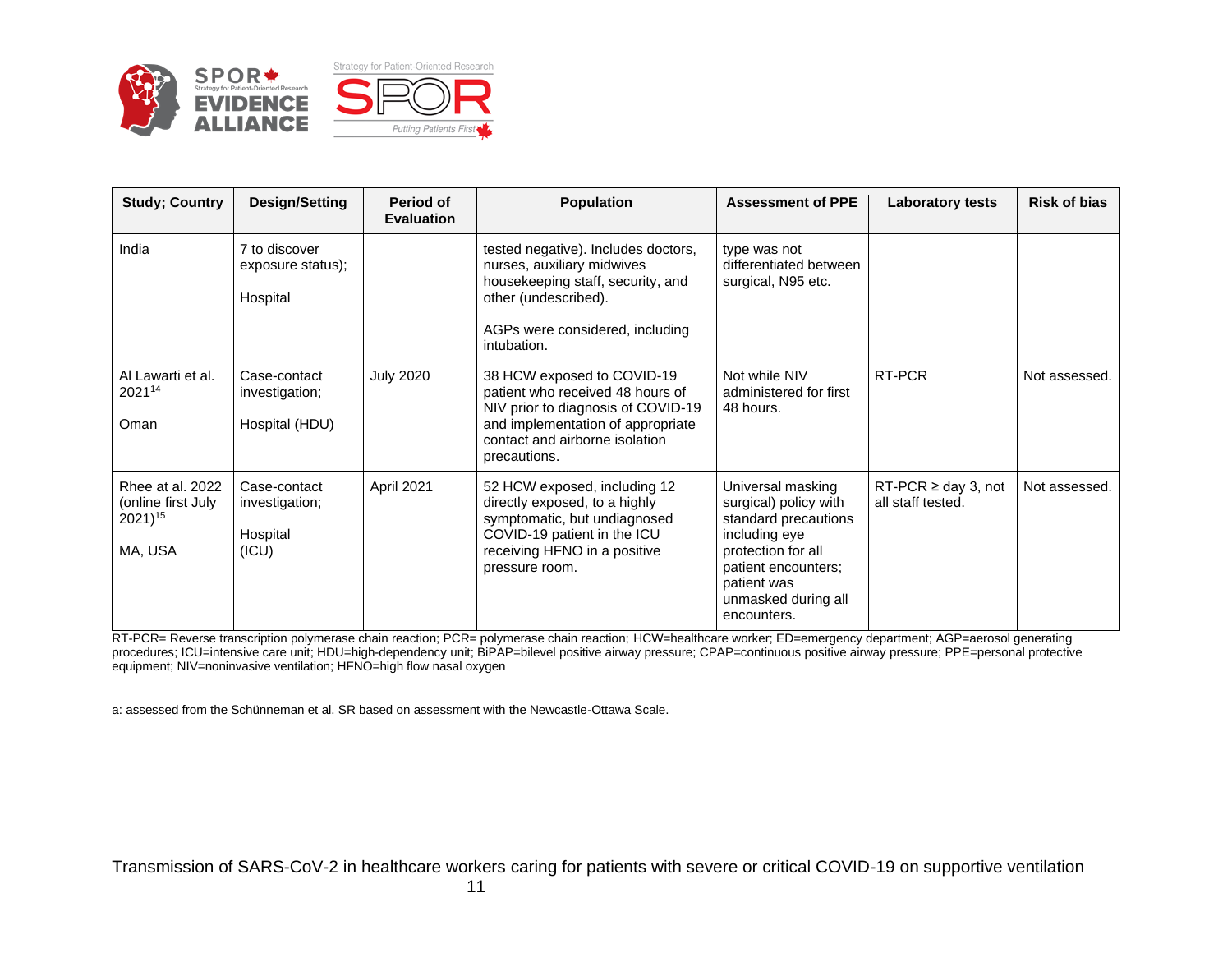

#### Table 4: HCW Transmission data by study

| <b>Study; Country</b>                                   | Ventilation support exposure                                    | <b>HCW</b> exposed to<br>patient on ventilation<br>support | <b>Transmission of SARS-</b><br>CoV-2 to HCW wearing<br>appropriate PPE | <b>Transmission of SARS-</b><br>CoV-2 to HCW without<br>appropriate PPE |
|---------------------------------------------------------|-----------------------------------------------------------------|------------------------------------------------------------|-------------------------------------------------------------------------|-------------------------------------------------------------------------|
| Ng et al., 2020 <sup>11</sup><br>Singapore              | Endotracheal intubation                                         | 10/41<br>(4 surgical mask,<br>6 N95 mask)                  | 0                                                                       | <b>NA</b>                                                               |
|                                                         | NIV (ICU or HDU)                                                | 25/41<br>(25 surgical mask,<br>0 N95 mask)                 | 0                                                                       | <b>NA</b>                                                               |
| Heinzerling et al., 2020 <sup>8</sup>                   | NIV (BiPAP, CPAP)                                               | 6/37                                                       | <b>NA</b>                                                               | $\overline{2}$                                                          |
| CA, USA                                                 | Intubation, performed or assisted                               | 2/37                                                       | <b>NA</b>                                                               | 1                                                                       |
| *Of 141 exposed HCW, interviewed<br>n=37 for exposures. | Intubation, present in room                                     | 11/37                                                      | <b>NA</b>                                                               | 0                                                                       |
| Liu et al., 2020 <sup>9</sup>                           | <b>Tracheal intubation</b>                                      | 98/116 doctors<br>0/304 nurses                             | $0^a$                                                                   | <b>NA</b>                                                               |
| Wuhan, China                                            | Noninvasive mechanical<br>ventilation                           | 0/116 doctors<br>227/304 nurses                            | $0^a$                                                                   | <b>NA</b>                                                               |
| Lucar et al., 2020 <sup>10</sup><br>MS, USA             | Endotracheal intubation                                         | 3/11                                                       | <b>NA</b>                                                               | 0 <sup>b</sup>                                                          |
| Periyasamy et al., 2020 <sup>12</sup>                   | Ventimask, nebulizer or oral<br>suctioning (with surgical mask) | 15/25                                                      | $\mathbf 0$                                                             |                                                                         |
| Malaysia                                                | Intubation (with N95 mask)                                      | 3/25                                                       | 0<br>0                                                                  |                                                                         |
|                                                         | Ventilation (with surgical mask)                                | 4/25                                                       |                                                                         |                                                                         |
|                                                         | Ventilation (with N95 mask)                                     | 3/25                                                       | $\mathbf 0$                                                             |                                                                         |
| Bays et al., 2020 <sup>6</sup>                          | Endotracheal intubation <sup>c</sup>                            | 7/145                                                      | <b>NA</b>                                                               | 4                                                                       |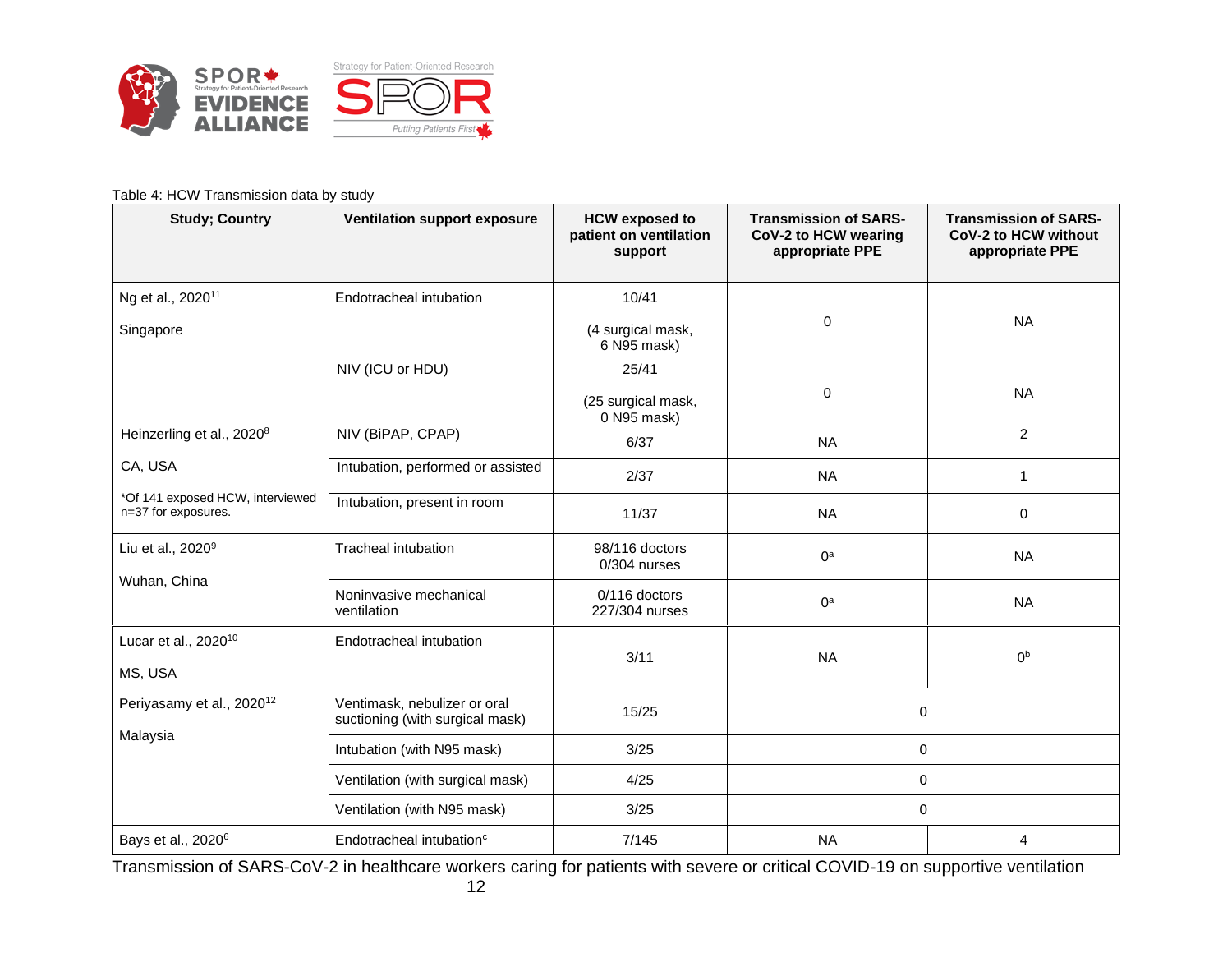

| <b>Study; Country</b>                                      | <b>Ventilation support exposure</b> | <b>HCW</b> exposed to<br>patient on ventilation<br>support | <b>Transmission of SARS-</b><br>CoV-2 to HCW wearing<br>appropriate PPE | <b>Transmission of SARS-</b><br>CoV-2 to HCW without<br>appropriate PPE |  |
|------------------------------------------------------------|-------------------------------------|------------------------------------------------------------|-------------------------------------------------------------------------|-------------------------------------------------------------------------|--|
| <b>USA</b>                                                 |                                     |                                                            |                                                                         |                                                                         |  |
| Ran et al., 2020 <sup>13</sup><br>Wuhan, China             | Tracheal intubation                 | 0/72 <sup>d</sup>                                          | <b>NA</b>                                                               |                                                                         |  |
| Chatterjee et al., 20207<br>India                          | Endotracheal intubation             | 31/751                                                     | 22                                                                      |                                                                         |  |
| Al Lawarti et al. 2021 <sup>14</sup><br>Oman               | <b>NIV</b>                          | 38/38                                                      | <b>NA</b>                                                               | 33<br>(7 doctors<br>$26$ nurses) <sup>e</sup>                           |  |
| Rhee at al. 2022 (online first<br>July 2021) <sup>15</sup> | <b>HFNO</b>                         | 52/52 had<br>circular room pod<br>(distance) exposure      | 0 <sup>f</sup>                                                          |                                                                         |  |
| MA, USA                                                    | <b>HFNO</b>                         | 12/52 had direct care<br>exposure                          | 0 <sup>f</sup>                                                          |                                                                         |  |

NA = no applicable; HCW=healthcare worker; ICU=intensive care unit; HDU=high-dependency unit; BiPAP=bilevel positive airway pressure; CPAP=continuous positive airway pressure; PPE=personal protective equipment; NIV=noninvasive ventilation; HFNO=high flow nasal oxygen

a: Zero symptoms in any HCW also noted in study.

b: One of three HCW became symptomatic a few hours after assisting with the intubation, but tested negative.

c: The HCW performing the procedure wore a surgical mask without eye protection. The other 6 HCWs wore neither masks nor eye protection.

d: None of HCWs in the study had participated in tracheal intubations, and no other NIV are described.

e: There may be one additional positive case in a paramedic, but reporting is not clear enough to elucidate this conclusively.

f: Study notes universal masking and an 84% HCW vaccination rate.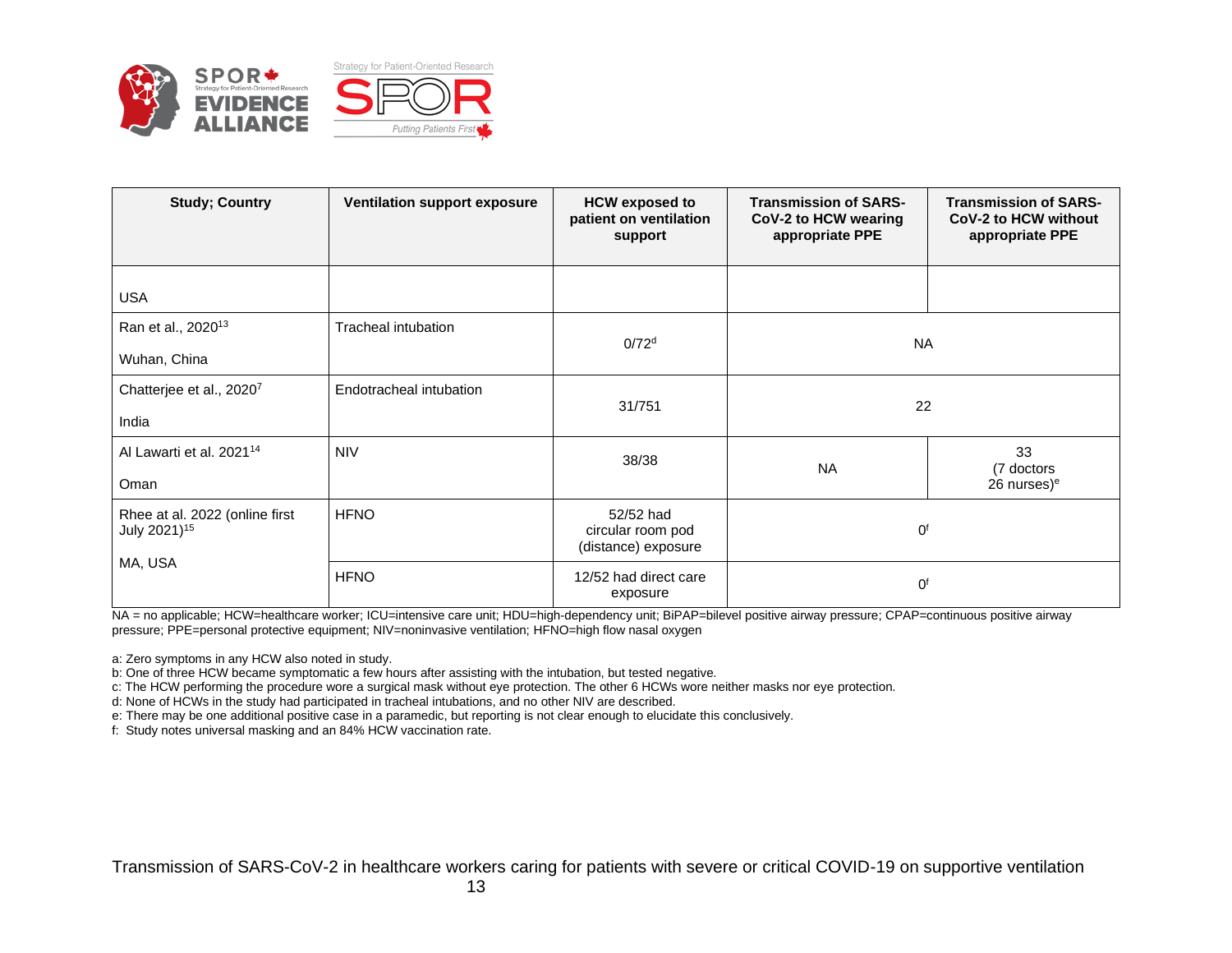



## **Conclusions**

There are no comparative clinical studies reporting the risk of transmission of SARS-CoV-2 in healthcare workers caring for hospitalized patients with severe or critical COVID-19 on supportive ventilation.

Three included systematic reviews broadly conclude that aerosol generating procedures for patients, including supportive ventilation strategies, increase the risk of SARS, MERS and SARS-CoV-2 transmission to healthcare workers. Endotracheal intubation and noninvasive ventilation are specifically noted to increase risk in two of the systematic reviews.

In this rapid evidence review, we found ten descriptive studies reporting the incidence of transmission of SARS-CoV-2 to healthcare workers caring for patients with COVID-19 on high flow nasal oxygen, noninvasive ventilation (BiPAP, CPAP) or who were present for intubation procedures. When appropriate PPE was not used by healthcare workers, there was transmission of SAR-CoV-2 to healthcare workers. None of the studies reported transmission to healthcare workers when appropriate PPE was described and used. Studies that reported appropriate PPE protections generally described use of global droplet precautions, surgical masks or N95 respirators along with eye protection/facial shields, gowns or aprons, hair protection, and gloves.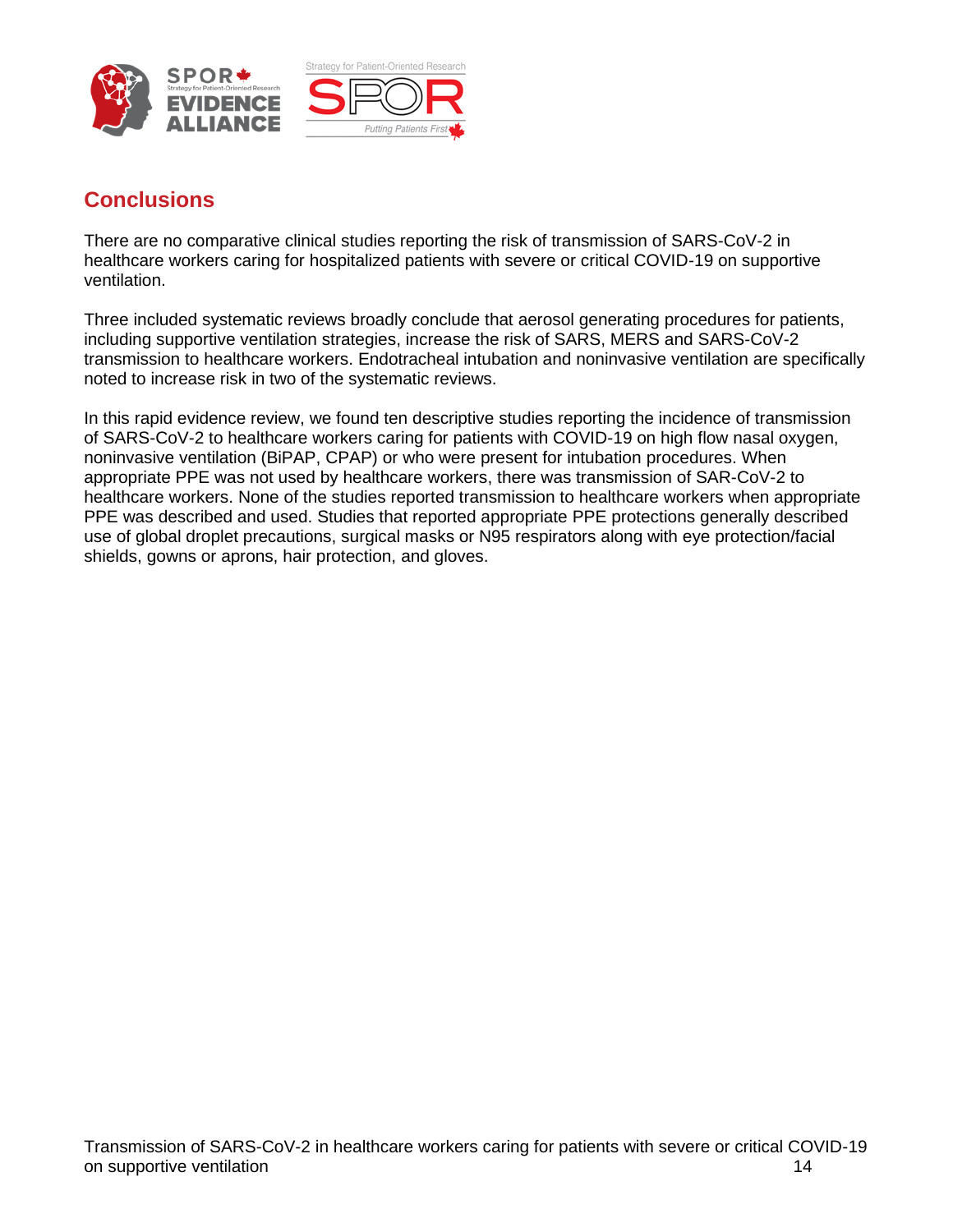



## **References**

- 1. Chan VW-S, Ng HH-L, Rahman L, et al. Transmission of Severe Acute Respiratory Syndrome Coronavirus 1 and Severe Acute Respiratory Syndrome Coronavirus 2 During Aerosol-Generating Procedures in Critical Care: A Systematic Review and Meta-Analysis of Observational Studies\*. *Critical Care Medicine.* 2021;49.
- 2. Cournoyer A, Grand'Maison S, Lonergan A-M, et al. Oxygen Therapy and Risk of Infection for Health Care Workers Caring for Patients With Viral Severe Acute Respiratory Infection: A Systematic Review and Meta-analysis. *Annals of Emergency Medicine.* 2021;77:19-31.
- 3. Rochwerg B, Solo K, Darzi A, et al. Update Alert: Ventilation Techniques and Risk for Transmission of Coronavirus Disease, Including COVID-19. *Ann Intern Med.* 2020;173:W122- W.
- 4. Schünemann HJ, Khabsa J, Solo K, et al. Ventilation Techniques and Risk for Transmission of Coronavirus Disease, Including COVID-19: A Living Systematic Review of Multiple Streams of Evidence. *Ann Intern Med.* 2020;173:204-16.
- 5. Thomas R, Lotfi T, Morgano GP, Darzi A, Reinap M, Authors C-SURGES. Update Alert 2: Ventilation Techniques and Risk for Transmission of Coronavirus Disease, Including COVID-19. *Ann Intern Med.* 2020;173:W152-W3.
- 6. Bays DJ, Nguyen MH, Cohen SH, et al. Investigation of nosocomial SARS-CoV-2 transmission from two patients to healthcare workers identifies close contact but not airborne transmission events. *Infect Control Hosp Epidemiol.* 2020:1-7.
- 7. Chatterjee P, Anand T, Singh KJ, et al. Healthcare workers & SARS-CoV-2 infection in India: A case-control investigation in the time of COVID-19. *Indian J Med Res.* 2020;151:459-67.
- 8. Heinzerling A, Stuckey MJ, Scheuer T, et al. Transmission of COVID-19 to Health Care Personnel During Exposures to a Hospitalized Patient - Solano County, California, February 2020. *MMWR Morb Mortal Wkly Rep.* 2020;69:472-6.
- 9. Liu M, Cheng SZ, Xu KW, et al. Use of personal protective equipment against coronavirus disease 2019 by healthcare professionals in Wuhan, China: cross sectional study. *Bmj.*  2020;369:m2195.
- 10. Lucar J, Navalkele B, Becker BP, Reed CD, Parham J. Health care personnel exposure to a patient with asymptomatic SARS-CoV2 infection during a prolonged surgical intervention. *Am J Infect Control.* 2020;48:955-7.
- 11. Ng K, Poon BH, Kiat Puar TH, et al. COVID-19 and the risk to health care workers: a case report. *Ann Intern Med.* 2020;172:766-7.